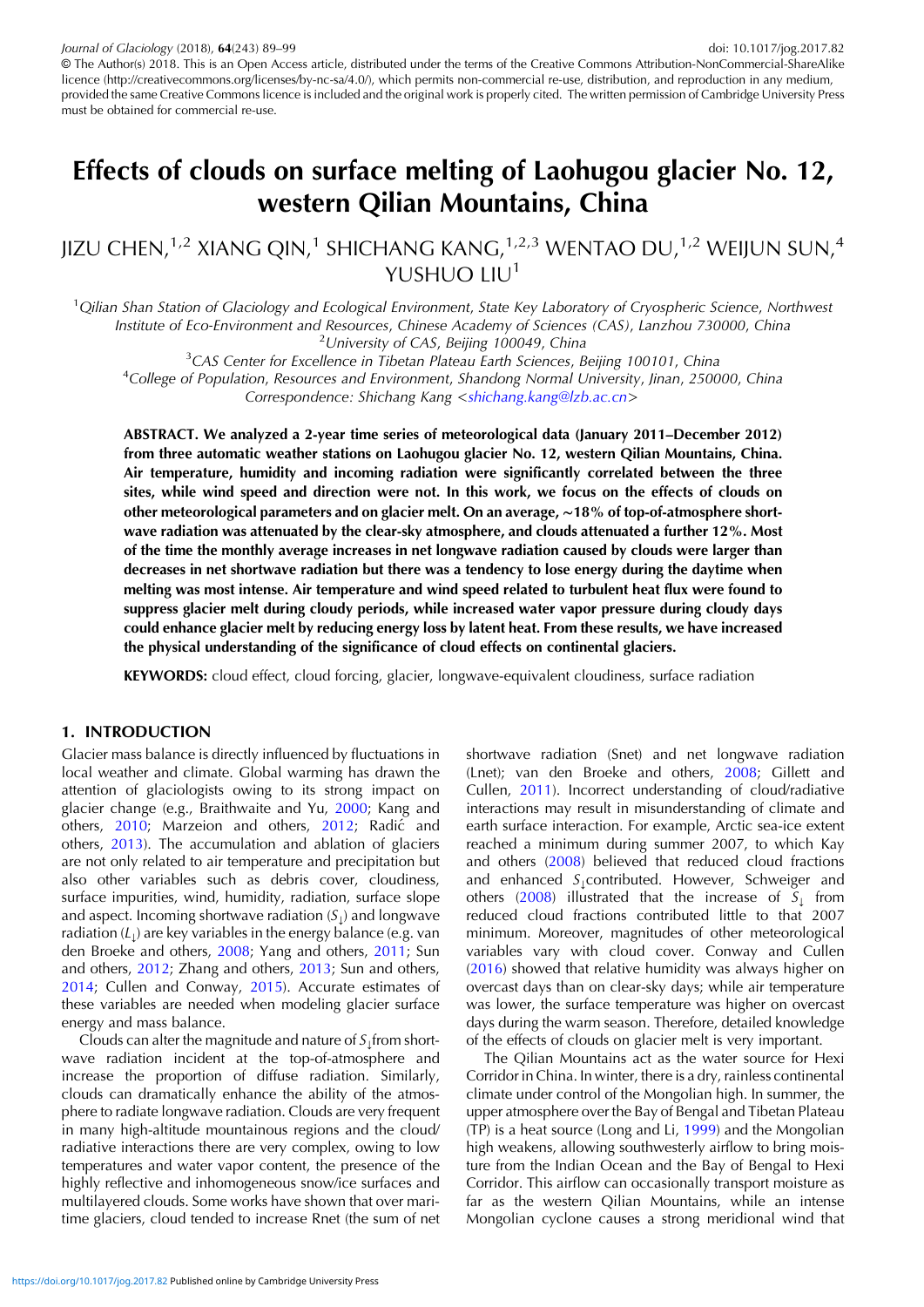blocks Arctic air masses from reaching Hexi Corridor (Du and others, [2016\)](#page-9-0). Several studies of glacier energy and mass balance have been carried out in the Qilian Mountains (Jiang and others,  $2010$ ; Sun and others,  $2012$ ,  $2014$ ), but did not address the effects of cloud cover on glacier melt.

Most studies of cloud effects focused on maritime or Arctic glaciers (e.g., Greuell and others, [1997](#page-9-0); Gillett and Cullen, [2011](#page-9-0); Pellicciotti and others, [2011;](#page-10-0) Conway and Cullen, [2016](#page-9-0); Sicart and others, [2016](#page-10-0); Van Tricht and others, [2016](#page-10-0)), but little is known about the effects on continental and high-elevation glaciers. This paper addresses these issues using observed meteorological variables and glacier melt data from three automatic weather stations (AWSs) at Laohugou glacier No. 12. The radiative properties of clouds were investigated through their shortwave transmissivity and longwave emissivity. Combined with the AWS observations, the cloud effects on radiation and meteorological variables and glacier melt were quantified.

### 2. SETTING AND AWS DESCRIPTION

Laohugou glacier No. 12 (Fig. 1) is a mountain glacier in the upper Shulehe River basin of the western Qilian Mountains, northeast TP, and is the largest glacier in the Qilian Mountains. The glacier faces northwest, is 9.85 km long, and has a total area of 20.4  $km^2$ . Its elevation ranges from 4260 m to 5481 m a.s.l. (Du and others, [2008](#page-9-0)). The lower part of the glacier (below 5000 m a.s.l., 52% of its total area) is relatively steep and the upper part (48% of the total area) is wide and flat  $(3^{\circ}-6^{\circ})$  with a 480 m altitude difference. Annual precipitation was 310 mm w.e. during 1960–2006 (Qin and others, [2015](#page-10-0)) and the annual air temperature was −13.2°C during 1957–2013 (Qin and others, [2014\)](#page-10-0) at 5040 m a.s.l. The glacier has experienced pronounced thinning and areal reduction in past decades; from 1957 to 2007, ice thickness decreased by 18.6 m and surface area by 0.82  $km<sup>2</sup>$  (Zhang and others, [2012\)](#page-10-0).

The three AWSs used were AWS1, AWS2 and AWS3 (Fig. 1). AWS1 (5040 m a.s.l.) and AWS2 (4550 m a.s.l.) were installed on the glacier and AWS3 (4190 m a.s.l.) was located in a meadow 1.6 km from the glacier terminus. Precipitation was measured in mm w.e. using a Geonor T-200B gauge, which is an accumulative weighing buckettype precipitation gauge without heating, on the eastern margin of the glacier at the same elevation as AWS2. The stations were of identical design. [Table 1](#page-2-0) gives details of the instrumentation of the three AWSs and a rain gauge. All sensors were connected to a data logger (CR1000, Campbell, USA) which had low-temperature resistance. The logger was configured to store half-hourly means of measurements taken every 10 s. AWS1 and AWS2 were installed on the glacier surface using a steel tripod, with wood blocks of size  $70 \text{ cm} \times 70 \text{ cm}$  placed under each tripod leg to provide stability and prevent melting of the tripod legs into the ice. The AWSs were placed on a relatively flat surface. The base of AWS1 was always covered by snow or ice, preventing tilt caused by melt at the bottom of the AWS. During the glacial melt period (June–September), AWS2 was visited every 3–5 days, and AWS1 about once per month. Although the AWS tilted because of glacier melt, the weekly checks kept the instrument largely parallel to the glacier surface. Data were collected from 1 January 2011 to 31 December 2012.



Fig. 1. Map of Laohugou glacier No. 12 showing AWS locations. Contour are at 100 m intervals.

#### 3. METHODS

#### 3.1. Data treatment

During morning and evening, when the solar angle is low, the downward shortwave radiation  $(S_1)$  is occasionally less than upward shortwave radiation. Data with  $S_1$ <10 W m<sup>-2</sup> were discarded. To avoid the effect of low solar elevation on albedo, albedos between 12.00 and 16.00 hours were averaged to daily resolution. Measured precipitation was corrected following the method of Ma and others ([2015\)](#page-10-0) to account for undercatch caused by wind-induced error, wetting loss and evaporation. The air temperature sensor was installed inside a ventilated radiation shield.

#### 3.2. Mass balance

Surface height change measured by sonic range sensor was converted into specific mass balance according to the following method. Derived daily surface height changes at AWS1 and AWS2 were converted into w.e. thicknesses according to the daily albedo value, as follows. Increases in surface height (accumulation) were multiplied by 0.3, which was the observed average new snow density. Sampled accumulation during June–September was then distributed over the entire glacier using 100 m elevation bins. For decreases in surface height (ablation), the surface height change was multiplied by 0.9 (the ice density) if the daily mean albedo was <0.4 (Cutler, [1996\)](#page-9-0), or multiplied by 0.5 if the albedo was between 0.4 and 0.7, corresponding to the observed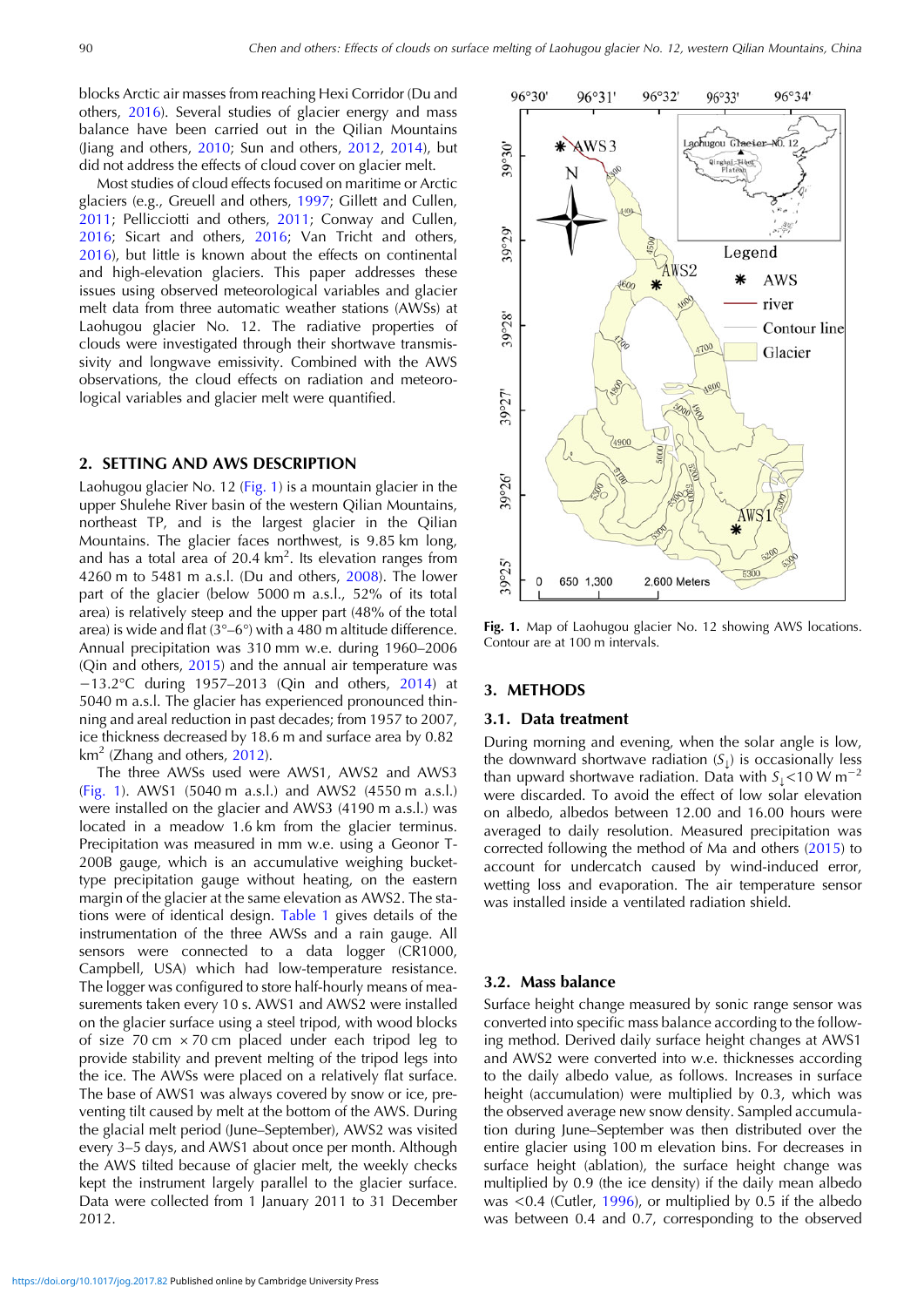<span id="page-2-0"></span>Table 1. AWS technical parameters and sensor installation heights

| Variable                        | Sensor type      | Accuracy according<br>to the manufacturer | Height           |  |
|---------------------------------|------------------|-------------------------------------------|------------------|--|
| Air temperature, $^{\circ}C$    | Vaisala41382     | $\pm 0.2$ °C                              | 1.5 <sub>m</sub> |  |
| Relative humidity, %            | Vaisala41382     | $\pm 2\%$                                 | 1.5 <sub>m</sub> |  |
| Wind speed, $m s^{-1}$          | Young05103       | $\pm 0.3 \text{ m s}^{-1}$                | 1.5 <sub>m</sub> |  |
| Wind direction, °               | Young05103       | $\pm 3^{\circ}$                           | 1.5 <sub>m</sub> |  |
| Shortwave radiation, W $m^{-2}$ | CNR <sub>1</sub> | $\pm 10\%$ for daily total                | 1.5 <sub>m</sub> |  |
| Longwave radiation, $W m^{-2}$  | CNR <sub>1</sub> | $\pm 10\%$ for daily total                | 1.5 <sub>m</sub> |  |
| Snow depth, cm                  | Campbell SR50    | $±1$ cm                                   | 2.0 <sub>m</sub> |  |
| Precipitation, mm w.e.          | Geonor T200B     | $\pm 0.1\%$                               | 1.7 <sub>m</sub> |  |

average density 0.5 g  $cm^{-3}$  in the snow pit adjacent to AWS1 measured during July.

Nine plastic stakes were installed near AWS2 (Sun and others, [2014\)](#page-10-0) and one near AWS1. The stakes were measured every 3–5 days at AWS2 and ∼1 month at AWS1 during summer 2011. These measurements were used to validate the mass balance recorded by sonic range sensor.

#### 3.3. Longwave radiation model

 $L_{\perp}$  is governed by the Stefan–Boltzmann law:

$$
L_{\downarrow} = \varepsilon_{\text{eff}} \sigma T_{\text{a}}^4,\tag{1}
$$

where  $T_a$  is air temperature in the near-surface layer (k) and  $\varepsilon_{\text{eff}}$  is the effective emissivity of the atmosphere. During clear skies, the variation of effective emissivity  $(\varepsilon_{cs})$  is controlled by the profile of air temperature and water vapor pressure (e, hPa) at screen level.  $\varepsilon_{\text{cs}}$  is parameterized following Konzelmann and others [\(1994](#page-10-0)).

$$
\varepsilon_{\text{cs}} = \varepsilon_{\text{ad}} + \rho^1 (e_a / T_a)^{(1/p^2)},\tag{2}
$$

where  $\varepsilon_{\text{ad}}$  is the emissivity for a clear, dry atmosphere ( $\varepsilon_{\text{ad}}$  = 0.22; (Dürr, [2004](#page-9-0))).  $P<sup>1</sup>$  and  $p<sup>2</sup>$  are constants.  $p<sup>2</sup>$  was assigned a value from previous studies and  $p<sup>1</sup>$  was tuned using clear-sky incoming longwave radiation ( $L_{\text{LM}-\text{cs}}$ ) measured at AWS3.

Days with cloudless sky were selected following Conway and others [\(2015](#page-9-0)), which were identified on the basis of a monotonic increase of  $S_{\downarrow}$  during the morning and corresponding decrease during the afternoon. On some cloudy days, although  $S_{\downarrow}$  followed the above pattern, visual inspection clearly identified the effect of clouds, and these days were reclassified as cloudy. From the original 2-year dataset at AWS3, a total of 66 cloudless days were selected to optimize the clear-sky model.

In complex topography,  $L_1$  is reduced because part of the sky is obstructed, but additional radiation is received from surrounding slopes (Hock and Homgren, [2005\)](#page-9-0). Received longwave radiation from these slopes is influenced by the effective temperature of surrounding terrain and the sky view factor. Sky view was calculated from a 30 m × 30 m DEM [\(http://datamirror.csdb.cn\)](http://datamirror.csdb.cn) according to the shadow casting algorithm of Lindberg [\(2005](#page-10-0)). Calculated values of F are 0.975 at AWS1, 0.97 at AWS2 and 0.911 at AWS3. Here, a simple scheme was used whereby the effective temperature of surrounding terrain is represented by  $T_a$ . The final expression for  $L_{\perp}$  is

$$
L_{\downarrow} = F \varepsilon_{\text{eff}} \sigma T_{\text{a}}^4 + (1 - F) \varepsilon_{\text{eff\_rock}} \sigma T_{\text{a}}^4 , \qquad (3)
$$

where  $\varepsilon_{\text{eff\_rock}}$  is the emissivity of rock (0.9).

To quantify the influence of cloud on  $L_1$ , longwave equivalent cloudiness was defined by van den Broeke and others [\(2004](#page-10-0)) as

$$
N_{L} = (\varepsilon_{\text{eff}} - \varepsilon_{\text{cs}}) / (\varepsilon_{\text{ov}} - \varepsilon_{\text{cs}})
$$
  

$$
N_{L}(N_{L} > 1) = 1; N_{L}(N_{L} < 0) = 0,
$$
 (4)

where  $\varepsilon_{\text{ov}} = 1$  is emissivity in overcast conditions and  $\varepsilon_{\text{eff}}$  is the actual effective emissivity, calculated by rearranging Eqn (1) for  $L_{\downarrow} = L_{\downarrow - M}$ .

#### 3.4. Shortwave radiation model

To quantify the influence of clouds on  $S_{\perp}$ , a cloud transmission factor (trc) was used (Greuell and others, [1997](#page-9-0)), defined as the ratio of  $S_{\perp-M}$  to theoretical clear-sky radiation  $(S_{\text{Lcs}})$ :

$$
trc = S_{\downarrow - M} / S_{\downarrow cs}.
$$
 (5)

Some studies have defined trc as the ratio of  $S_{\perp-M}$  to top-ofatmosphere shortwave radiation  $(S<sub>TOA</sub>)$  (Hock and Homgren, [2005;](#page-9-0) Sedlar and Hock, [2009](#page-10-0)), but this includes effects of both cloud and clear-sky atmospheric attenuation. The basic equation to calculate  $S_{\text{Lcs}}$  is

$$
S_{\downarrow_{\text{CS}}} = S_{\text{cs}} + D_{\text{cs}},\tag{6}
$$

where  $D_{cs}$  is diffuse solar radiation and  $S_{cs}$  is direct beam solar radiation, which is calculated as follows (Bird and Hulstrom, [1981](#page-9-0)):

$$
S_{\rm cs} = 0.9751 S_0 E_0 \sinh \tau_{\rm cs},\tag{7}
$$

where  $S_0$  is the solar constant (1367 W m<sup>-2</sup>),  $E_0$  the eccentricity correction factor, h the solar elevation above the plane of the horizon and  $\tau_{cs}$  the clear-sky transmissivity of the atmosphere for the (broadband) direct sunbeam. The coefficient 0.9751 is the ratio of solar to extraterrestrial radiation. The term  $\tau_{cs}$  includes the extinction of solar radiation by Rayleigh scattering  $(\tau_r)$ , absorption by gases  $(\tau_g)$ , absorption by water vapor  $(\tau_w)$  and attenuation by aerosols  $(\tau_a)$ . The terms  $\tau_r$ ,  $\tau_g$  and  $\tau_a$  are calculated as functions of optical air mass and air pressure, and  $\tau_w$  is estimated from optical air mass and precipitable water (Parta, [1996](#page-10-0)). The total vertical column ozone value is 0.294 cm, based on the annual average for the entire TP (Zou, [1996](#page-10-0)).  $\tau_a$  varies with space and time, and is given by  $\tau_a = x^{ma}$  (e.g., Mölg and others, [2009;](#page-10-0) Conway and others,  $2015$ ). Here, we defined x as the ratio of  $S_{\perp-M}$  to predicted  $S_{\perp cs}$ , excluding aerosol effects.  $D_{cs}$  comprises two components, one from clear sky and

the other from reflected solar radiation from the surrounding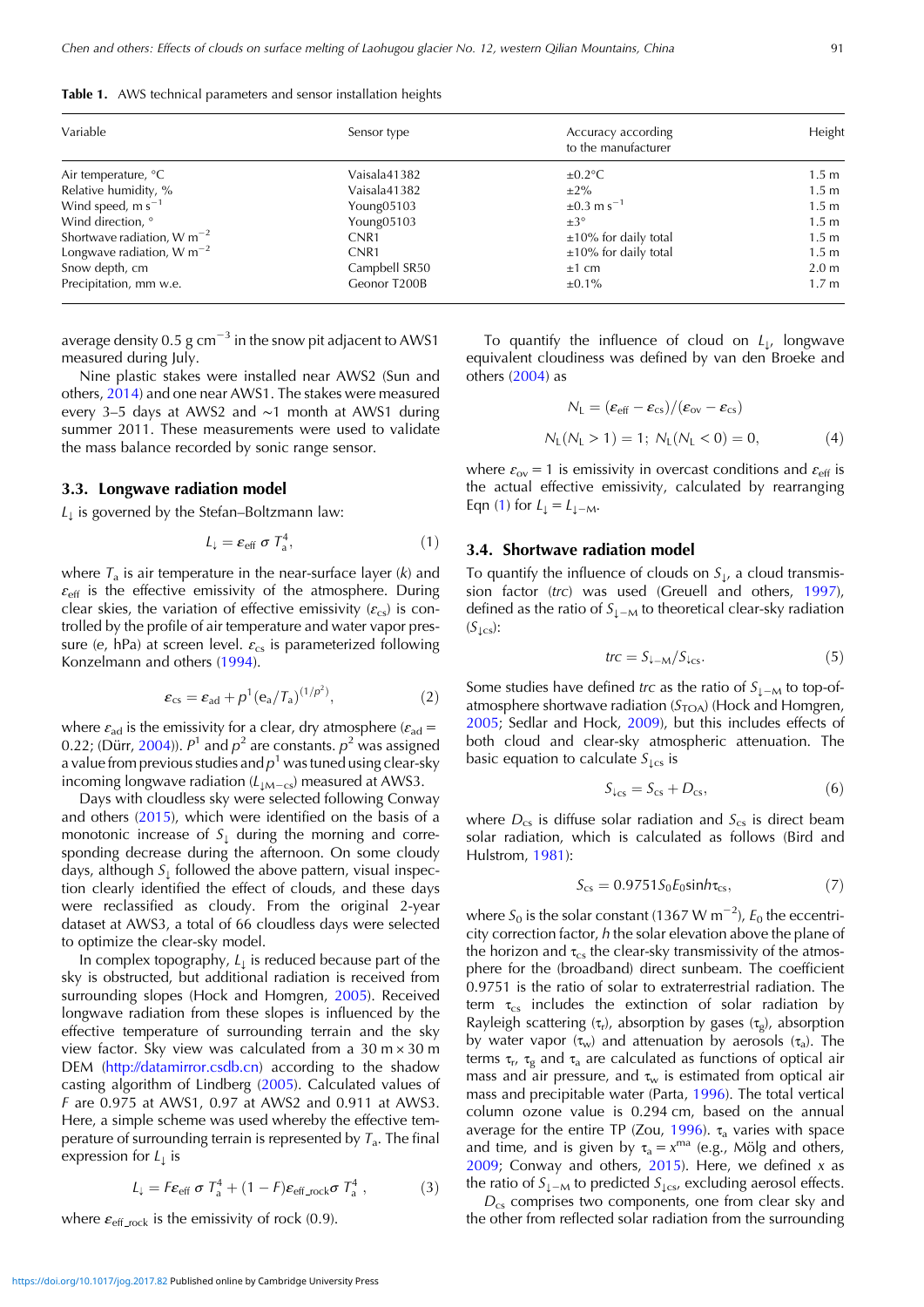<span id="page-3-0"></span>terrain  $(D_t)$ .  $D_{cs}$  from the sky is the sum of the contributions of Rayleigh scattering  $(D<sub>r</sub>)$ , aerosol scattering  $(D<sub>a</sub>)$  and multiple reflections between the surface and atmosphere  $(D_m)$ :

$$
D_{\rm cs} = (D_{\rm r} + D_{\rm a} + D_{\rm m})F + D_{\rm t}(1 - F), \tag{8}
$$

where  $D_t$  is calculated by

$$
D_t = \alpha_t S_\downarrow. \tag{9}
$$

Here,  $\alpha_t$  is the albedo of the surrounding terrain. AWS1 was in a firn basin and was always surrounded by firns, so  $\alpha_t$  was set to 0.7 (the measured fern albedo). AWS2 was in an ablation zone where glacier ice was always exposed, so  $\alpha_t$  was set to 0.4 as per the maximum for glacier ice suggested by Cutler ([1996\)](#page-9-0). AWS3 was surrounded by rock, so a rock albedo of 0.18 (Klok and Oerlemans, [2002](#page-9-0)) was chosen.  $D_{\rm cs}$  from the clear sky ( $D_{\rm r}$  +  $D_{\rm a}$  +  $D_{\rm m}$ ) was calculated following Bird and Hulstrom [\(1981](#page-9-0)).

To quantify the influence of clouds on  $S_{\perp}$ , shortwave radiation cloudiness  $(N<sub>S</sub>)$  was derived from a simple cloud metric (Mölg and others, [2009](#page-10-0)), which includes a cloud extinction coefficient (k) varying with geographic latitude:

$$
N_s = (1 - trc)/k
$$
  

$$
N_s(N_s > 1) = 1; N_s(N_s < 0) = 0.
$$
 (10)

#### 4. RESULTS

#### 4.1. Air temperature and humidity

In the study region, air temperature followed a clear seasonal cycle. Annual mean air temperatures at all three sites were <0°C, but in melt season (May–September) the average air temperature at AWS3 was >0°C (Table 2). The mean temperature lapse rate between AWS1 and AWS2 was−6.1°C km−<sup>1</sup> , but the lapse rate was smaller during melt season (−4.9°C km−<sup>1</sup> ). The lapse rate between the glacier and nonglacierized areas was much steeper owing to the glacier cooling effect, with an annual mean of −9.6°C km−<sup>1</sup> between AWS2 and AWS3 and −7.6°C km−<sup>1</sup> between AWS1 and AWS3. The daily mean air temperature was strongly correlated between the three AWSs sites (Table 2).

Measurements of relative humidity indicated dry conditions at Laohugou glacier No. 12, with annual mean relative humidity ∼50% [\(Table 3](#page-4-0)). Relative humidity increased with altitude, except that between AWS1 and AWS2 during the

melt period. The annual mean vapor pressure was ∼2 hPa, reaching 3.6 hPa in summer.

### 4.2. Wind speed and direction

The wind speed was stronger in winter at AWS1 and AWS2, but varied little between summer and winter at AWS3 (Table 2). The correlation was moderate between AWS1 and AWS2, but correlations were insignificant between the glacier site and nonglacier site, where  $R^2$  was as small as 0.28 between AWS1 and AWS3.

Dominant wind directions varied between the AWSs. AWS1 was in a wide fern basin, with little shelter from the prevailing westerly wind and little influence from katabatic winds. AWS2 and AWS3 were in a narrow valley, which provided shelter from the westerlies. Katabatic winds were more frequent at both lower sites, with directions parallel to the valley orientation; at AWS2, the west and east branches of the glacier converge and flow northward, whereas the valley at AWS3 has an orientation of ∼135°.

#### 4.3. Incoming longwave radiation and  $N_L$

 $L_1$  decreased with altitude because of the decrease in air temperature, with a mean gradient of  $-36$  W m<sup>-2</sup> km<sup>-1</sup>. Daily mean  $L_1$  values at the three AWS sites were also strongly correlated (Table 2). In summer, high air temperature and more frequent cloud cover increased  $L_1$  by ~50 W m<sup>-2</sup> relative to the annual average.

Using Eqns [\(2](#page-2-0)) and ([3\)](#page-2-0), the variation of  $\varepsilon_{cs}$  with  $e_a$  and  $T_a$ was captured effectively ([Fig. 2\)](#page-4-0).  $p^2$  used the original exponent 8 and  $p<sup>1</sup>$  used optimized values of 0.387 at AWS1, 0.434 at AWS2 and 0.455 at AWS3. Clear-sky incoming longwave radiation calculated using optimized parameters was very close to observed values at the three sites; the correlation coefficient ( $R^2$ ) and RMSE are listed in [Table 3.](#page-4-0)  $N_L$ (the daily average cloud fraction calculated from  $L_1$ ) at the three sites was also calculated with optimized parameters. [Figure 3](#page-4-0) shows daily means (gray bars) and 9-day running means (red lines) of  $N<sub>L</sub>$ , indicating similar cloud fractions between the three sites (Table 2).

#### 4.4. Incoming shortwave radiation and  $N<sub>S</sub>$

An annual mean of 63% of top-of-atmosphere shortwave radiation arrived at the glacier surface, with the remainder scattered by air, absorbed by gases and water vapor, attenuated by aerosols, reflected by cloud, and shaded by

Table 2. Mean values of meteorological quantities and cloud cover

|                                            | Annual mean |                  |        | Melt season mean |                  |      | Correlation $R^2$ (Daily) |           |           |  |
|--------------------------------------------|-------------|------------------|--------|------------------|------------------|------|---------------------------|-----------|-----------|--|
|                                            | AWS1        | AWS <sub>2</sub> | AWS3   | AWS1             | AWS <sub>2</sub> | AWS3 | AWS1-AWS2                 | AWS1-AWS3 | AWS2-AWS3 |  |
| Air temperature $(^{\circ}C)$              | $-12.7$     | $-9.7$           | $-6.3$ | $-4$             | $-1.5$           | 1.9  | 0.99                      | 0.98      | 0.99      |  |
| Relative humidity (%)                      | 53          | 50.7             | 44.9   | 63               | 64.4             | 57.5 | 0.87                      | 0.81      | 0.93      |  |
| Vapor pressure (hPa)                       | 1.7         | 2                | 2.2    | 3                | 3.7              | 4.1  | 0.99                      | 0.97      | 0.99      |  |
| Wind speed $(m s^{-1})$                    | 3.5         | 2.6              | 2.9    | 2.7              | 1.9              | 2.8  | 0.74                      | 0.28      | 0.37      |  |
| Incoming longwave radiation (W $m^{-2}$ )  | 193         | 205              | 222    | 237              | 251              | 268  | 0.97                      | 0.94      | 0.98      |  |
| Incoming shortwave radiation (W $m^{-2}$ ) | 234         | 207              | 192    | 295              | 254              | 237  | 0.93                      | 0.88      | 0.96      |  |
| $N_I$                                      | 0.38        | 0.35             | 0.34   | 0.47             | 0.45             | 0.43 | 0.92                      | 0.88      | 0.94      |  |
| $N_{L,\text{day}}$                         | 0.40        | 0.38             | 0.39   | 0.49             | 0.48             | 0.45 | 0.94                      | 0.92      | 0.96      |  |
| $N_{\rm s}$                                | 0.36        | 0.35             | 0.35   | 0.43             | 0.45             | 0.42 | 0.76                      | 0.69      | 0.80      |  |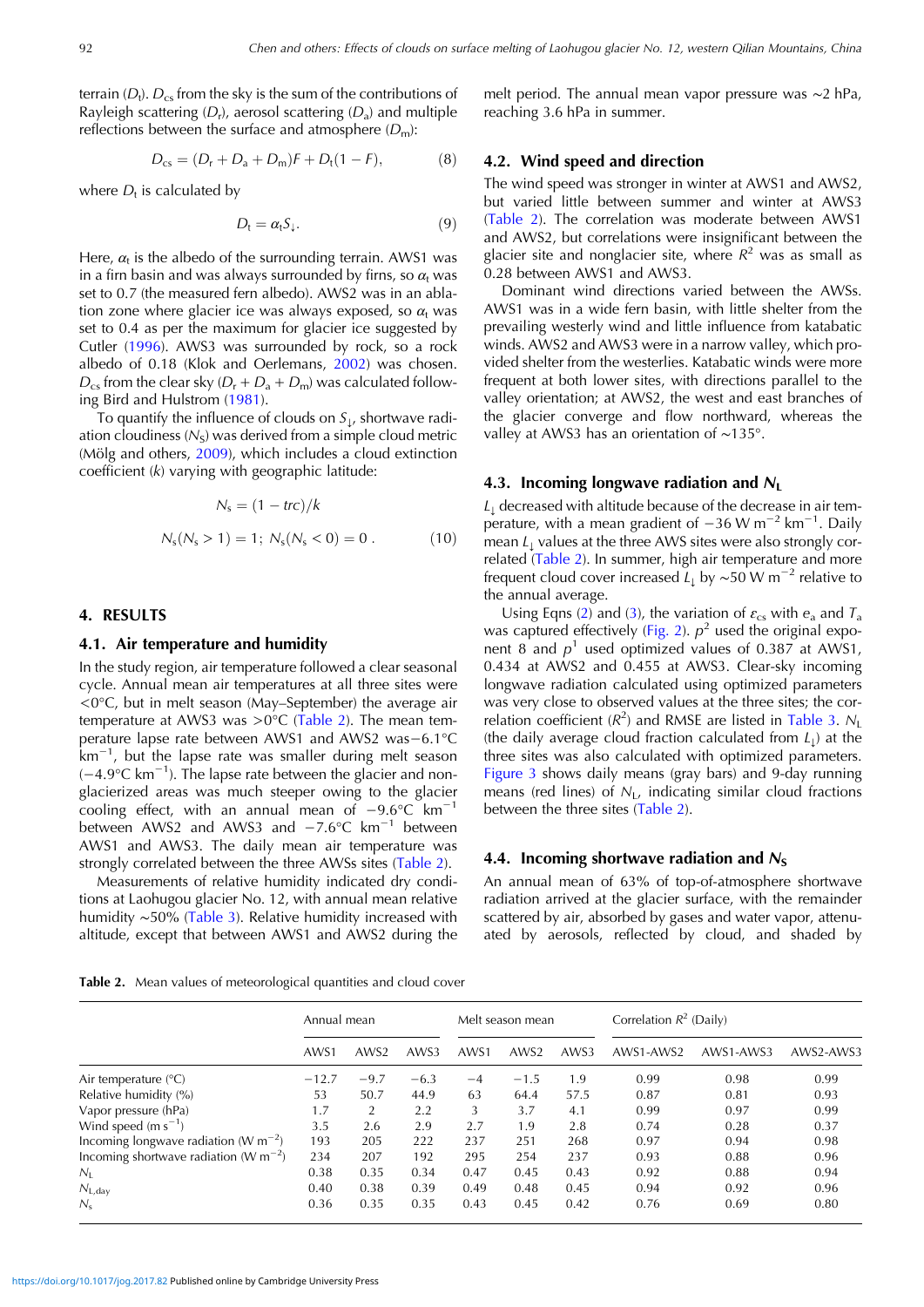<span id="page-4-0"></span>**Table 3.** Correlation  $(R^2)$  and RMSE between measured and simulated half-hour, clear-sky incoming longwave radiation

|      | $R^2$ | <i>RMSE</i> (W $m^{-2}$ ) |  |  |
|------|-------|---------------------------|--|--|
| AWS1 | 0.91  | 13                        |  |  |
| AWS2 | 0.9   | 12                        |  |  |
| AWS3 | 0.96  | 8                         |  |  |

surrounding terrain. During summer,  $S_{\perp}$  was substantially greater owing to the higher solar zenith but was weakened by low transmissivity (Fig. 3) caused by cloud.

 $S_{\text{Lcs}}$  was calculated following the model of Bird and Hulstrom [\(1981](#page-9-0)), at both 30 min and daily resolutions. The RMSE between modeled and observed radiation in the cloudless datasets at 30 min and daily resolution were respectively, 2% and 9% of the mean (mean =  $687$  W m<sup>-2</sup>, when data with shading by surrounding terrain were not included). The optimized model used an aerosol extinction coefficient (x) of 0.991, representing a low aerosol optical depth. trc was calculated using Eqn [\(5\)](#page-2-0), and its daily average variation is plotted in Figure 3. Extended periods of high trc were seen from September to March, with generally lower values observed during summer.

By rearranging Eqn  $(10)$  $(10)$  for  $N_{\text{trc}} = 1$  and following Conway and others [\(2015](#page-9-0)), the relationship between  $k$  (1 – trc) and  $e_a$  during overcast conditions were defined. A weak linear relationship between k and  $e_a$  ( $R = 0.468$ )  $n = 84$ ,  $P < 0.001$ ) was found (Fig. 4), as shown by Eqn (11) below  $(N_{L,day} > 0.8)$ , the cloud fraction during daytime). The values of  $k$  are similar to those for Kersten Glacier (Mölg and others, [2009\)](#page-10-0) and to the suggested value of 0.65 by Hastenrath ([1984\)](#page-9-0).

$$
k = 0.0245e_a + 0.6062
$$
 (11)

Using Eqns [\(10\)](#page-3-0) and (11),  $N_S$  was derived for the three AWSs. The modeled  $N<sub>S</sub>$  values were slightly smaller than  $N<sub>L,day</sub>$ [\(Table 2](#page-3-0)). During summer, to further test the performance of derived cloud, correlations between  $N_{L, \text{dav}}$  and  $N_{S}$  in the daytime were calculated ([Table 4\)](#page-5-0). The strong correlation between daily average  $N_{L,\text{day}}$  and  $N_{S}$  (0.78  $< R^{2} < 0.83$ ) gave us confidence in the model results.

To examine transferability of the cloud metrics to an onglacier site, the correlation coefficients of daily average



**Fig. 2.** Dependence of clear-sky emissivity on  $e_a/T_a$  at AWS3 for the cloudless dataset ( $n = 1455$ ). Parameterization of Konzelmann and others ([1994](#page-10-0)) is shown as a solid black line ( $p1 = 0.387$ ;  $p2 = 8$ ).



Fig. 3. Daily-average effective cloud-cover fraction  $N_1$  (gray bars), with red lines showing 9-day running mean; blue line is 9-day running mean cloud transmission factor (trc). All three AWS sites are plotted for study period 2011/12.

cloud metrics were calculated [\(Table 4\)](#page-5-0). Strong correlations  $(R^2 \ge 0.9)$  of  $N_L$  between any two sites indicate the spatial consistency of cloud cover between sites and thereby validate the use of cloud data from one site to calculate  $S_{\perp}$  or  $L_{\perp}$  in a distributed glacier energy and mass-balance model (e.g., Arnold and others, [1996](#page-9-0); Brock and others, [2000;](#page-9-0) Hock and Homgren, [2005\)](#page-9-0). The weakest correlations (0.6) were between  $N_s$  at AWS1 and  $N_L$  at AWS2, and between  $N_s$  at AWS1 and  $N_L$  at AWS3. This might be attributed to diurnal cycles in cloud cover or errors in measured data.

#### 4.5. Seasonal variability in cloud

The 2-year AWS dataset covering 2011/12 was used to construct the preliminary climatology of cloudiness. Compared with  $N_{\rm S}$ ,  $N_{\rm L}$  was more transferable and so its values were used to indicate monthly cloud variations ([Fig. 5](#page-5-0)). There was a clear seasonal cycle in cloudiness. The majority of overcast days were in summer (May–August), accounting for 71% of the annual total. The largest fraction of overcast



Fig. 4. Scatter plot of cloud extinction coefficient (k) and vapor pressure ( $e_a$ ) for overcast days ( $N_{L,day} > 0.8$ ).

 $0.8$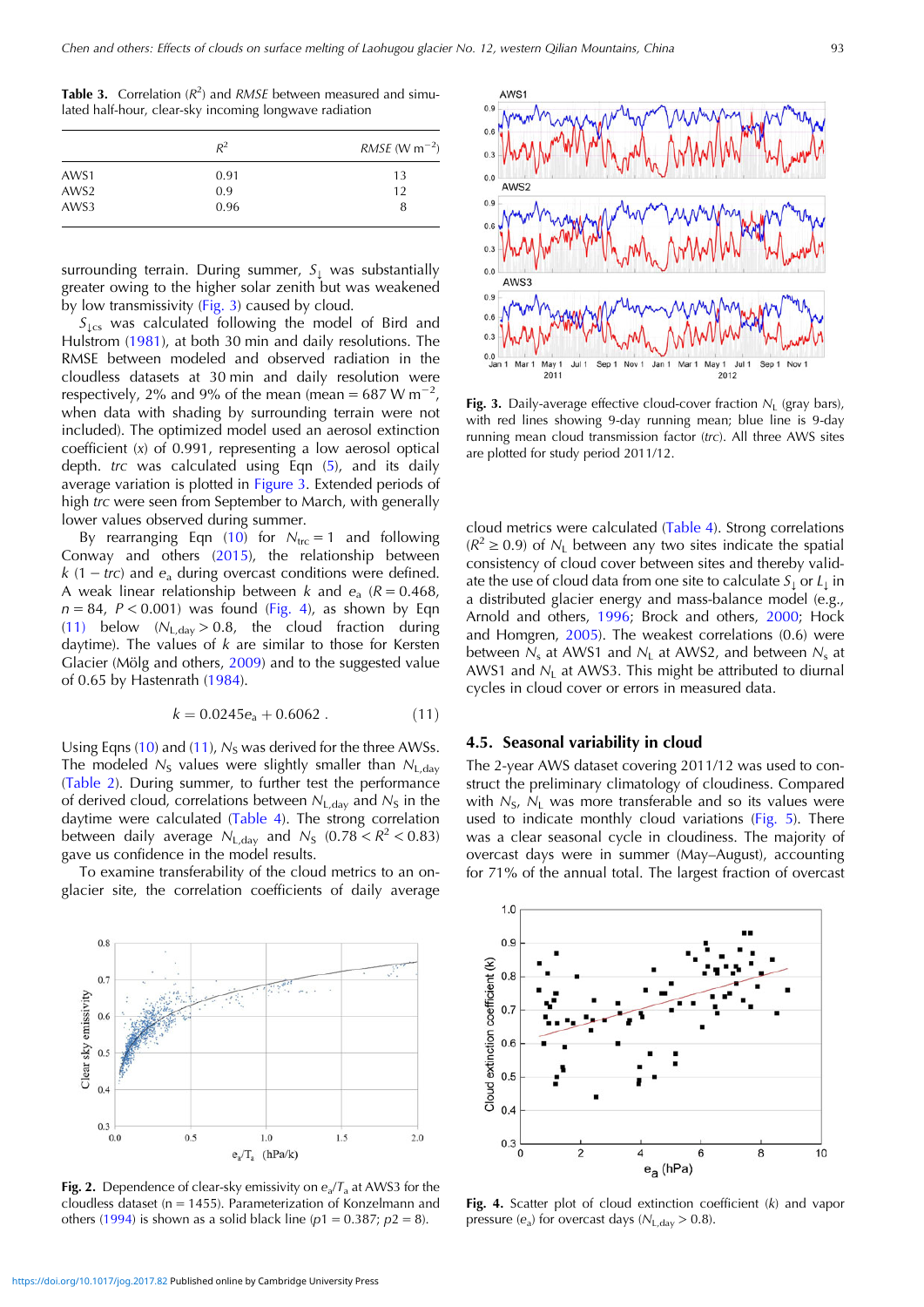<span id="page-5-0"></span>Table 4. Correlation  $(R^2)$  between daily average cloud metrics derived at AWS1, AWS2 and AWS3 for period 1 January 2011–31 December 2012

|                  |                    | AWS1    |             |             | AWS2    |                    |             | AWS3    |                    |             |
|------------------|--------------------|---------|-------------|-------------|---------|--------------------|-------------|---------|--------------------|-------------|
|                  |                    | $N_{L}$ | $N_{L,day}$ | $N_{\rm S}$ | $N_{L}$ | $N_{L,\text{day}}$ | $N_{\rm S}$ | $N_{L}$ | $N_{L,\text{day}}$ | $N_{\rm S}$ |
|                  | $N_{\rm L}$        |         | 0.85        | 0.64        | 0.93    | 0.81               | 0.68        | 0.9     | 0.78               | 0.67        |
| AWS1             | $N_{L,\text{day}}$ |         |             | 0.80        | 0.80    | 0.93               | 0.84        | 0.78    | 0.90               | 0.82        |
|                  | $N_{\rm S}$        |         |             |             | 0.60    | 0.74               | 0.90        | 0.60    | 0.71               | 0.83        |
|                  | $N_{\mathsf{L}}$   |         |             |             |         | 0.85               | 0.67        | 0.95    | 0.80               | 0.67        |
| AWS <sub>2</sub> | $N_{L,\text{day}}$ |         |             |             |         |                    | 0.83        | 0.82    | 0.96               | 0.82        |
|                  | $N_{\rm S}$        |         |             |             |         |                    |             | 0.66    | 0.79               | 0.91        |
|                  | $N_{\rm L}$        |         |             |             |         |                    |             |         | 0.83               | 0.66        |
| AWS3             | $N_{L,\text{day}}$ |         |             |             |         |                    |             |         |                    | 0.78        |
|                  | $N_{\rm S}$        |         |             |             |         |                    |             |         |                    |             |

days was in July, reaching 27% at AWS2. In contrast with AWS1 and AWS2, the largest fraction of overcast days occurred in August at AWS3. The fraction of clear-sky days was slightly larger at AWS3 than AWS1 and AWS2. The largest fraction was in October and the smallest in July. From September to December, the climate was dry and cloudless and the fraction of overcast days was near zero at AWS3.

#### 5. DISCUSSION

#### 5.1. Cloud impacts on incoming shortwave and longwave radiation

Both  $S_1$  and  $L_1$  are influenced by air mass and cloud variability. We simply derived differences between observed actual and modeled clear-sky radiation to assess the influence of cloud on incoming radiation. [Figure 6](#page-6-0) shows a monthly mean change in  $S_{\downarrow}$  and  $L_{\downarrow}$  at the three AWS sites during 2011/12. In general, variability in both  $S_{\perp}$  and  $L_{\perp}$  was greatest in summer, owing to frequent cloud cover and the most striking change was in July 2012 at AWS3, with observations of  $-204$  W m<sup>-2</sup> for S<sub>⊥</sub> and 71 W m<sup>-2</sup> for L<sub>⊥</sub>. Annually, ~18% of top-of-atmosphere shortwave radiation was attenuated by the clear-sky atmosphere, 7% was shaded by the surrounding hills, while clouds attenuated a further 12%. The influence varied little with elevation. The annual mean change in  $S_{\downarrow}$  was 4 W m<sup>-2</sup> greater at AWS2 and AWS3 than AWS1, and there was 5 W m<sup>-2</sup> greater  $L_{\downarrow}$  at AWS3 than at AWS1 and AWS2. Mean annual and summer

impacts were also determined [\(Table 5](#page-6-0)), clearly revealing that an increase in  $L_{\perp}$  could not offset a decrease in  $S_{\perp}$ either on a summer or annual timescale. There was a stronger gradient during the summer months. Conway and others [\(2015](#page-9-0)) found a more striking attenuation of shortwave radiation by the clear-sky atmosphere (23%) and by clouds (31%) at Brewster Glacier, because of its more humid atmosphere and more frequent clouds.

Net radiation (Rnet) can be partitioned into net shortwave (Snet) and net longwave (Lnet) radiation fluxes. In many high altitudes and high latitude environments, variations in summer ablation are closely linked to change in Rnet (Sicart and others, [2008](#page-10-0)). At Laohugou glacier No. 12, Rnet was the primary energy source in the surface energy balance (Sun and others, [2012](#page-10-0), [2014](#page-10-0)). Although the increase in  $L_{\perp}$  could not offset the decrease in  $S_{\perp}$ , the increase in  $L_{\perp}$  was always larger than the decrease in Snet [\(Table 5](#page-6-0)), except during summer at AWS2. [Figure 6](#page-6-0) shows the impacts of clouds on Rnet (black line) at AWS1 and AWS2. Owing to the high albedo at AWS1, Snet was less important and clouds always contributed to Rnet. The opposite pattern occurred at AWS2 during the melt season (May– September). Annually, Rnet was increased by 21 W m<sup>-2</sup> under the impact of clouds at AWS1 and 2 W m−<sup>2</sup> at AWS2.

## 5.2. Turbulent heat flux under different cloud conditions



Turbulent heat flux (Sensible heat flux (SE) and Latent heat flux (LE)) is important to glacier melt and studies have

Fig. 5. Monthly fraction of clear-sky ( $N_L < 0.2$ ), partly cloudy (0.2 <  $N_L < 0.8$ ) and overcast ( $N_L > 0.8$ ) conditions at three AWS sites.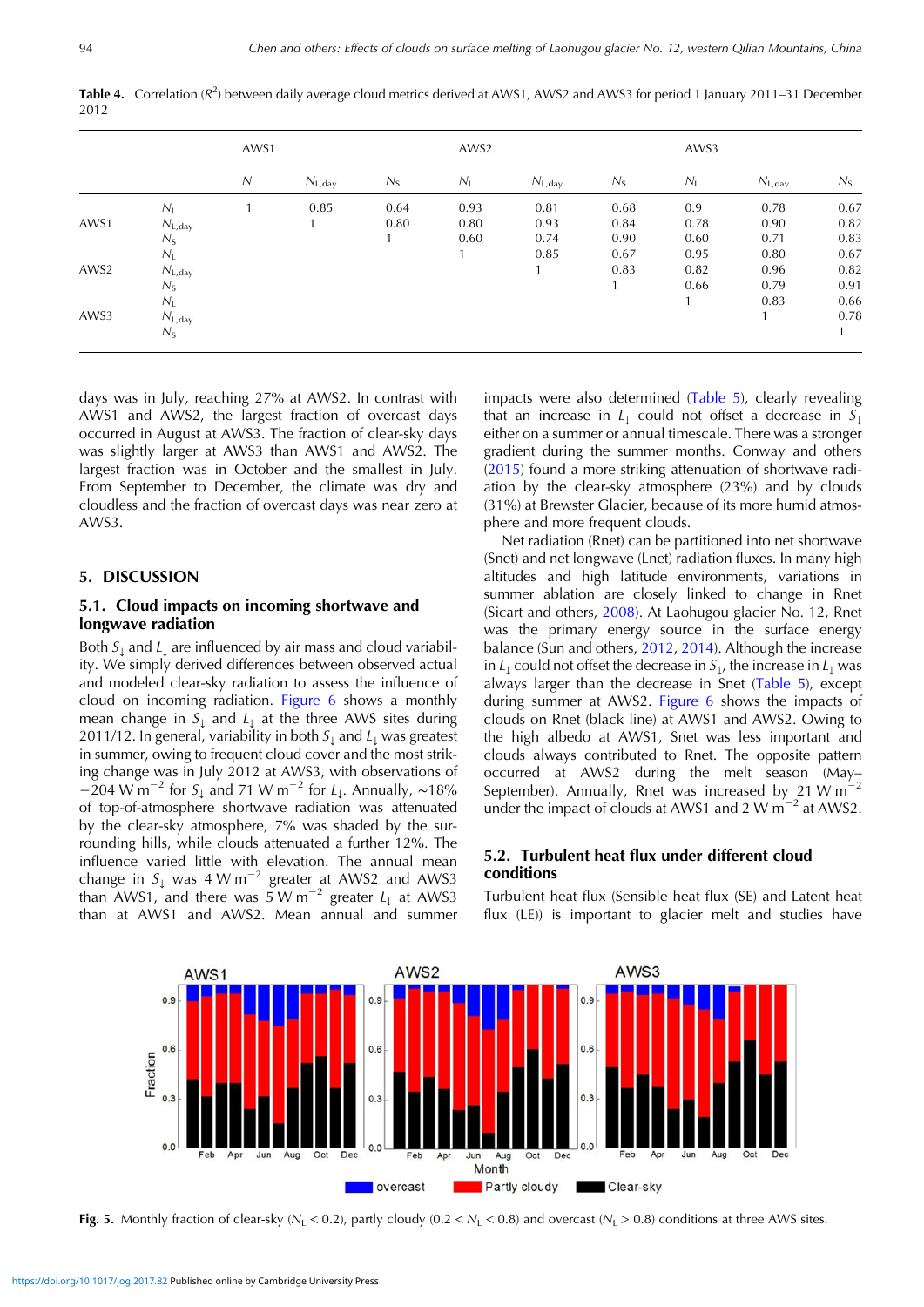<span id="page-6-0"></span>

Fig. 6. Monthly mean influence of cloud on incoming shortwave (red line), longwave (blue line) and net radiation (black line) at three AWS sites during 2011/12.

demonstrated that SE may contribute  $7-23\%$  and LE  $-57\%$ to 5% to glacier melt on TP glaciers (e.g., Kayastha and others, [1999](#page-9-0); Aizen and others, [2002](#page-9-0); Li and others, [2011;](#page-10-0) Yang and others, [2011](#page-10-0); Sun and others, [2012,](#page-10-0) [2014](#page-10-0); Zhang and others, [2013](#page-10-0); Azam and others, [2014\)](#page-9-0). SE accounted for 28% of the surface energy source and LE accounted for 32% surface output at AWS1 during 1 June–30 September 2009 (Sun and others, [2012\)](#page-10-0). In the ablation zone (AWS2), the contributions were smaller than those at AWS1, and SE accounted for 7% of the surface energy output and LE for 15% during 1 June–30 September 2011 (Sun and others, [2014\)](#page-10-0).

Turbulent heat fluxes are related to near-surface gradients in temperature, water vapor pressure and wind speed (e.g., Oerlemans, [2000;](#page-10-0) Wagnon and others, [2003](#page-10-0); Mölg and Hardy, [2004](#page-10-0); van den Broeke and others, [2004\)](#page-10-0). Therefore, we analyzed monthly mean meteorological anomalies under various cloud conditions during May–September (Fig. 7). At AWS2, the cloud was always associated with a



Fig. 7. Meteorological factors (air temperature, vapor pressure and wind speed) plotted as monthly average anomalies of clear-sky  $(N_L < 0.2)$ , partly cloudy  $(0.2 < N_L < 0.8)$  and overcast  $(N_L > 0.8)$ days during May–September.

decrease in glacier surface temperature, except during August and September, and the temperature difference between clear-sky and overcast days reached 2°C in July. At AWS1, the temperature during overcast days always was higher than that of partly cloudy days, except during June, and the temperature of clear-sky days was higher during May, June and July. This may be explained by cloud cover reducing incoming solar radiation, which in turn lowers air temperature (Fig. 6). In August, most overcast and partly cloudy days were in the beginning and middle of the month, and clear-sky days at the end of the month. This was why air temperature on cloudy days was similar or higher than that on clear-sky days. Although the effect of clouds could increase surface air temperature in some months, cloudy periods usually occurred during days with weak melting.

Water vapor pressure increased with cloud cover at AWS1 and AWS2 because of the greater moisture content associated with clouds. This relationship was weaker in July. Though the relative humidity was higher on cloudy days than on clear-sky days during summer, water vapor pressure

**Table 5.** Annual and summer (May–September) mean reduction in  $S_\downarrow$  and Snet and increase in  $L_\downarrow$ (W m<sup>-2</sup>) caused by cloud

|         |               | AWS1    |         |    | AWS <sub>2</sub> |         | AWS3         |                        |      |
|---------|---------------|---------|---------|----|------------------|---------|--------------|------------------------|------|
|         |               |         | Snet    |    | $\mathcal{L}$    | Snet    | $\mathbf{L}$ | $\mathcal{P}^{\prime}$ |      |
| 2011    | Annual        | $-80$   | $-17$   | 47 | $-85$            | $-34$   | 39           | $-84$                  | 34   |
|         | Summer season | $-125$  | $-28$   | 62 | $-131$           | $-63$   | 52           | $-133$                 | 44   |
| 2012    | Annual        | $-81$   | $-16$   | 47 | $-84$            | $-36$   | 38           | $-85$                  | 34   |
|         | Summer season | $-121$  | $-24$   | 62 | $-124$           | $-64$   | 50           | $-131$                 | 43   |
| Average | Annual        | $-80.5$ | $-16.5$ | 47 | $-84.5$          | $-35$   | 38.5         | $-84.5$                | 34   |
|         | Summer Season | $-123$  | $-26$   | 62 | $-127.5$         | $-63.4$ | 51           | $-132$                 | 43.5 |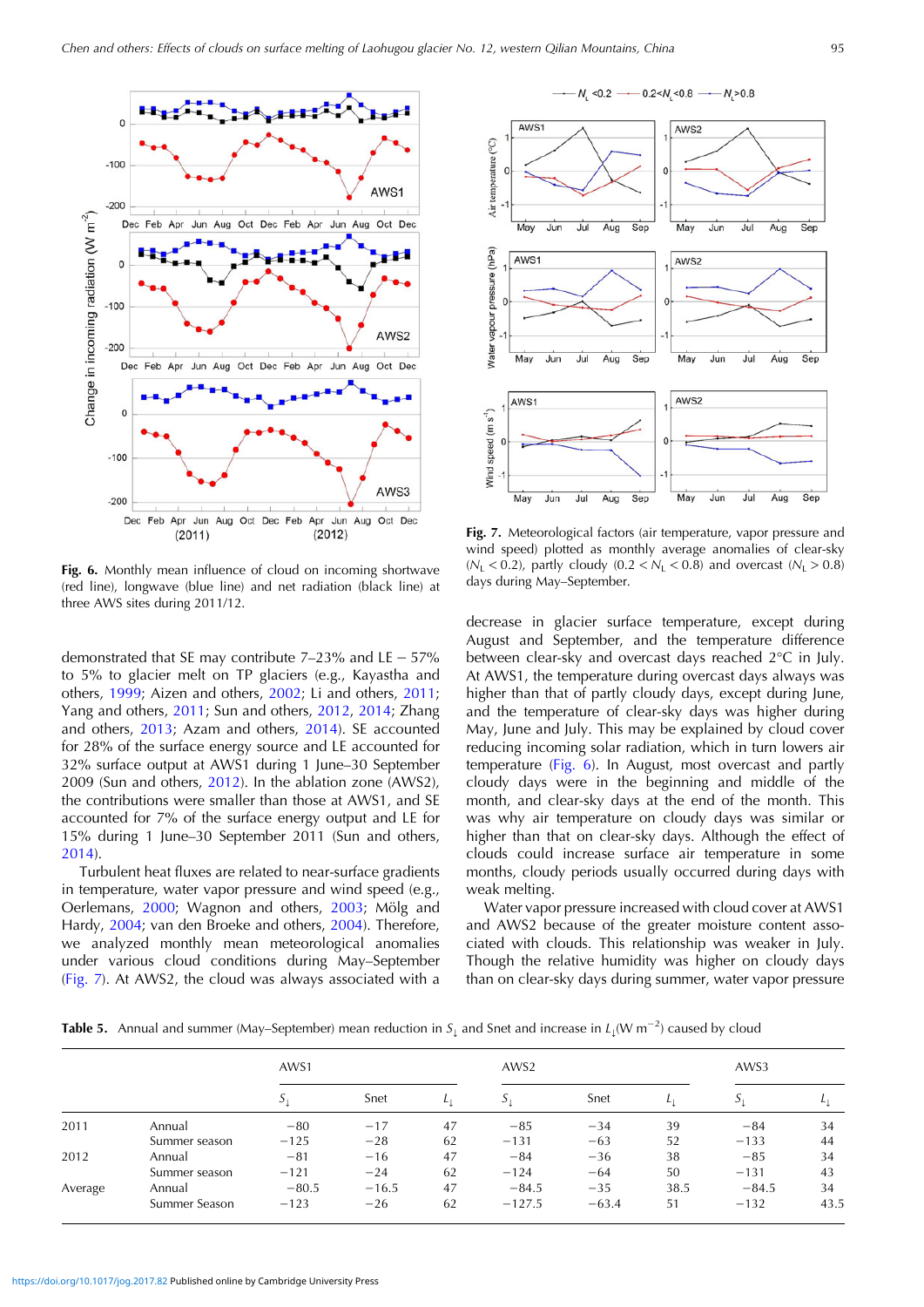

Fig. 8. Monthly average sensible heat flux (SE), latent heat flux (LE), and their sum under clear-sky ( $N_L < 0.2$ ), partly cloudy (0.2  $< N_L <$ 0.8) and overcast ( $N_L > 0.8$ ) days during May–September.

could not exceed the saturated water vapor pressure at a certain temperature (Alduchov and Eskridge, [1996\)](#page-9-0). Cloudiness strongly reduced surface air temperature in July ([Fig. 7\)](#page-6-0), and low air temperature corresponded to a low saturated water vapor pressure. Such pressure on cloudy days might approximate water vapor pressure on clear-sky days with high air temperature. This could also explain why water vapor pressure increased most on cloudy days in August, because the air temperature on cloudy days was similar to or higher than that on clear-sky days.

With the appearance of clouds, air temperature declined, hindering the formation of katabatic winds. In general, wind speed was weakest during overcast days, most evidently during August and September. Sun and others [\(2014](#page-10-0)) quantified the sensitivity of mass balance to wind speed, finding that a wind speed variation of  $\pm 0.3$  m s<sup>-1</sup> could produce a  $\pm 26.9\%$  variation of SE and  $\pm 1.5\%$  variation of the LE, equivalent to 33.5 mm w.e. glacier melt or 2% of total melt during the observation period at AWS2. Wind speed during clear-sky days was always at least  $0.3 \text{ m s}^{-1}$  faster than that during overcast days at AWS2, except during May.

To further quantify the influence of cloud on turbulent heat fluxes, the SE and LE were calculated under different cloud conditions using the bulk aerodynamic method (e.g.

Oke, [1987](#page-10-0)), including the stability correction based on Monin–Obukhov similarity theory. A detailed description of the method is in Sun and others (2012 and 2014). Figure 8 shows the monthly average SE, LE and  $SE + LE$ under clear-sky, partly cloudy and overcast days. SE greatly decreased with the increase of cloud fraction at both AWS1 and at AWS2. Because of high water vapor pressure and weak wind speed, LE was weakest on overcast days and slightly stronger on clear-sky days than on partly cloudy days. At AWS1, the sum of SE and LE on clear-sky days was much larger than that on partly cloudy and overcast days, and slightly larger on partly cloudy days than on overcast days at AWS1 (except during May). At AWS2, the sum of SE and LE on clear-sky days was larger during warm months (May–July) and smaller than on overcast days during August and September. It was always larger on overcast days than on partly cloudy days.

#### 5.3. Melting during days with variable cloud cover

To assess the effect of cloud on glacier melt, accumulated mass balance was determined following the method in Section 3.2 for January 2011–December 2012 at AWS1 and AWS2 (Fig. 9). The total net mass balance was 320 and −2425 mm w.e. at AWS1 and AWS2, respectively. From October to March, there was small snow accumulation and very little melt. April–September was the main precipitation period (accounting for 86% of the annual total) and main melt period. Glacier melt was more intense in 2011 than in 2012, owing to a mean annual air temperature 0.7°C higher, and April–October precipitation was 50 mm w.e. less in 2011 than in 2012. Albedo was also lower during 2011, dropping to 0.38 at the end of the 2011 melt season at AWS1 and a negative net mass balance in 2011 indicated no net accumulation in the so-called accumulation zone (e.g. Wang, [1981;](#page-10-0) Sun and others, [2012](#page-10-0)).

A dramatic loss of glacier accumulation area on many glaciers is an alarming problem. Two ice cores (from ∼5800 m a.s.l.) retrieved at Mount Nyainqêntanglha and Mount Geladaindong on the southern and central TP provided evidence that the two coring sites had not received net ice accumulation since at least the 1950s and 1980s, respectively (Kang and others, [2015](#page-9-0)). The problem of vanishing accumulation areas poses a threat to environmental information



Fig. 9. Five-day running mean albedo (red line), daily total precipitation (gray bar), accumulated mass balance (blue line) and stake-measured mass balance (black dots) during 2011/12.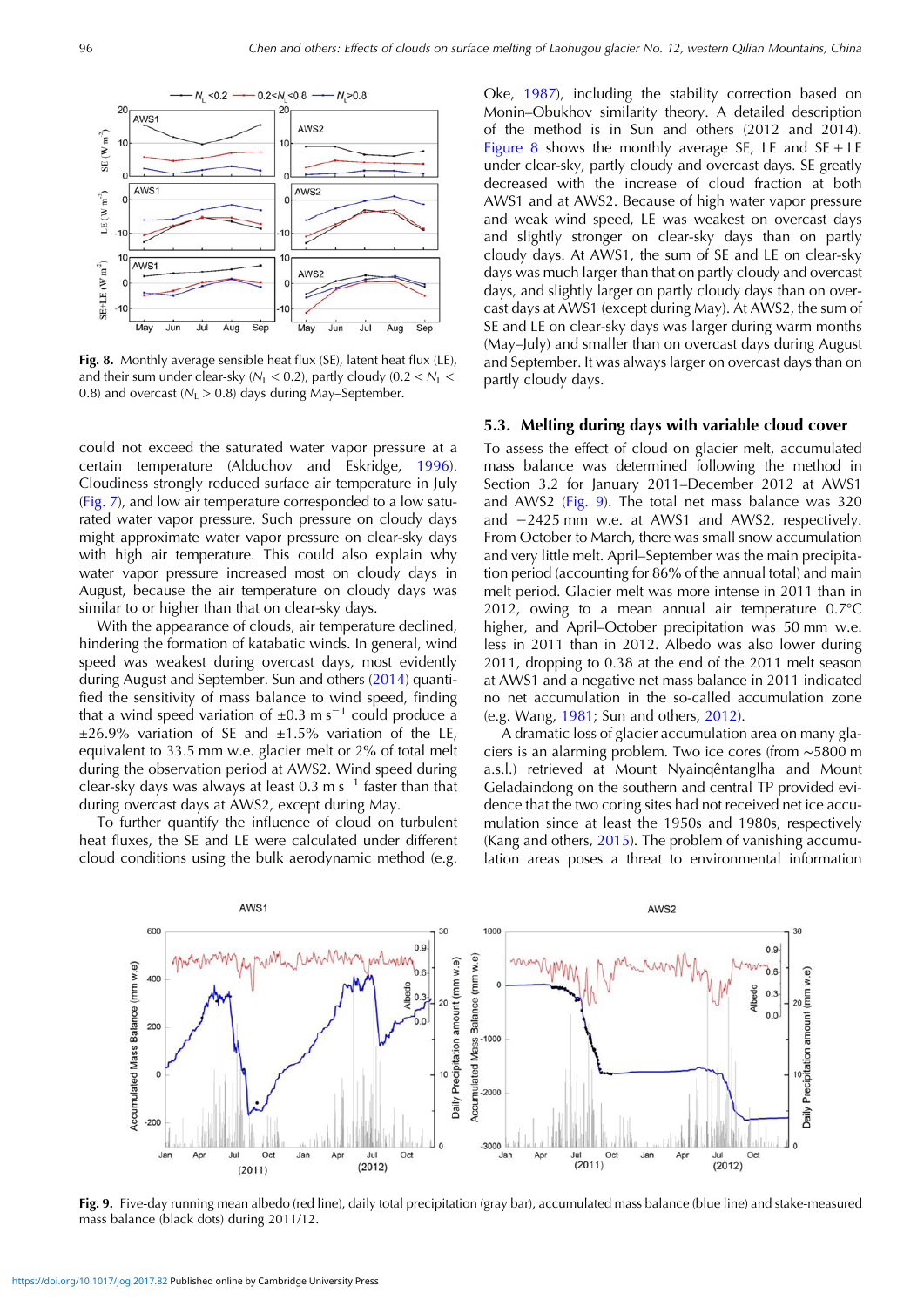

Fig. 10. Measured daily average net mass balance (mm w.e) of clear-sky ( $N_1 < 0.2$ ), partly cloudy (0.2 <  $N_1 < 0.8$ ) and overcast days ( $N_1 > 0.8$ ) during summer (May–September).

archived within the glacier ice layers (Zhang and others, [2015\)](#page-10-0).

The monthly mean daily net mass balance (not including snowfall days) during clear-sky, partly cloudy and overcast days are presented in Figure 10. The most intense melt was during July and August, with average melt reaching 7 mm  $d^{-1}$ at AWS1 and 24 mm  $d^{-1}$  at AWS2. Cloud suppression of glacier melt was very obvious at AWS2, especially in July, when melt was reduced by  $\sim$ 35 mm d<sup>-1</sup> during overcast days compared with clear-sky days. There was a more complicated cloud effect on glacier melt at AWS1. Melt during overcast days was less than that on clear-sky and partly cloudy days. Melt on partly cloudy days during June, August and September exceeded that on clear-sky days but had comparable magnitudes. Melt during clear-sky days in May and July far exceeded that during partly cloudy days.

In general, the appearance of cloud could protect glaciers from the intense melt.  $S_{\perp}$  is the primary source of energy in the surface energy balance of Laohugou glacier No. 12 (Sun and others, [2012,](#page-10-0) [2014](#page-10-0)), although in some months increases in Lnet exceeded decreases in Snet caused by clouds ([Fig. 6](#page-6-0)). Nevertheless, most of the melt occurred in the daytime when  $S_{\downarrow}$  dominated Rnet.  $L_{\downarrow}$  followed no obvious diurnal cycle (Sun and others, [2012](#page-10-0)), but the effect of cloud on  $S_{\perp}$  was largely during the daytime, so we infer that the increase in Lnet could not offset the decrease in Snet from cloud during the daytime. The reduced turbulent heat flux during cloudy periods further decreased melt on the glacier (Section 5.2).

On the Keqicar Baqi glacier southwest of the Tianshan Mountains, there is a strong negative correlation between relative humidity and Rnet during the ablation period (Li and others, [2011\)](#page-10-0). In view of the close connection between relative humidity and cloud fraction, and the great contribution of Rnet to the energy source on this glacier, we infer that cloud can reduce glacier melt. Jiskoot and Mueller ([2012\)](#page-9-0) found a substantial decrease of melt during overcast days compared with clear-sky days on Shackleton glacier in the Canadian Rockies. In fact, on these continental glaciers, Snet dominates melt and its decrease by cloud has strongly reduced melt (e.g., Aizen and others, [2002;](#page-9-0) Li and others, [2011;](#page-10-0) Zhang and others, [2013;](#page-10-0) Sun and others, [2014](#page-10-0)).

However, not all glaciers experience reduced melt during cloudy skies. In the ablation zone of Brewster Glacier, Conway and Cullen [\(2016](#page-9-0)) found that during overcast conditions, positive Lnet and latent heat flux allowed melt to persist over a much greater period as compared with clear-sky conditions, leading to a similar amount of melt under each sky condition. Gillett and Cullen ([2011\)](#page-9-0) also found that the greatest melt events were associated with overcast conditions and contributed to proportionally larger changes in melt on Laohugou glacier No. 12. From the work of van den Broeke and others, [\(2011](#page-10-0)), we infer that melt rates are higher during overcast conditions at the lowest site of the Greenland ice sheet. In July 2012, a historically rare period of extended surface melt was observed across almost the entire Greenland ice sheet, which resulted from low-level clouds via their radiative effects (Bennartz and others, [2013\)](#page-9-0). The clouds brought more energy to that ice sheet via their radiative effects, but the ice sheet responded to this energy by reducing meltwater refreezing (Van Tricht and others, [2016](#page-10-0)). In the ablation zone of Parlung No. 4 glacier southeastern TP, Snet varied much less during summer. However,  $L^{\downarrow}$  showed a great difference because of the increase of cloud, which enhanced glacier melt (Yang and others, [2011\)](#page-10-0). Those glaciers are in maritime climates, where Snet is less important than in a continental high-elevation climate, and where warmer air masses are associated with cloudy skies. Owing to its important yet variable influence on glacier melt, cloud cover variation under increasing global temperatures may be important to future glacier melt.

#### 6. CONCLUSIONS

We compared measurements made with three identical AWSs in the western Qilian Mountains during January 2011–December 2012. Two of the three were installed on Laohugou glacier No. 12 (5040 and 4550 m a.s.l.) and the third was in a meadow zone 1.6 km from the glacier terminus (4200 m a.s.l.). Except for wind speed and direction, daily mean values of all recorded variables exhibited synchronous fluctuations. Wind direction varied greatly between sites; westerlies dominated the wind direction in the upper glacier, while katabatic wind prevailed in its lower part.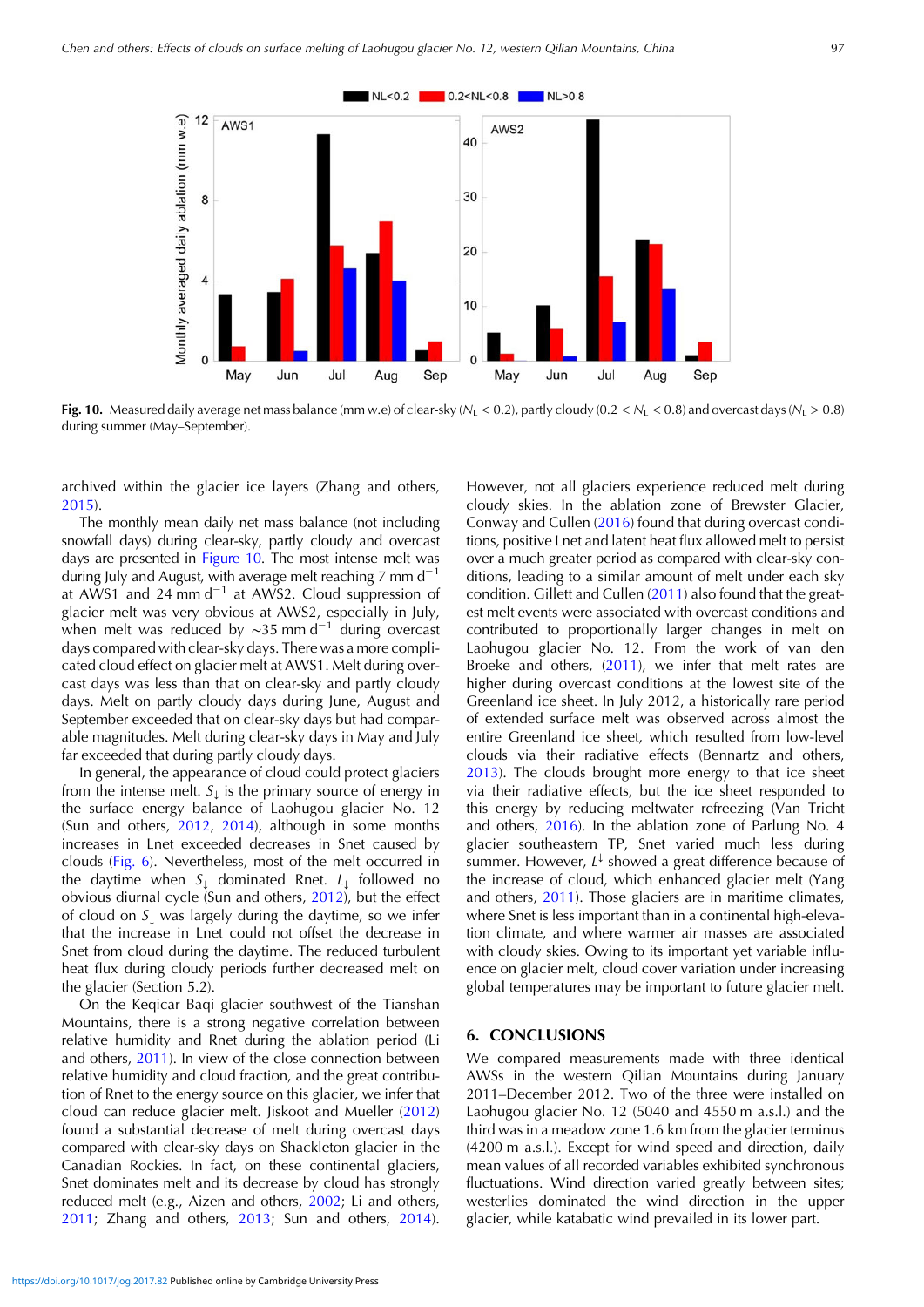<span id="page-9-0"></span>In combination with clear-sky modeling, the variable effect of clouds on surface radiation fluxes was assessed. Derived cloud metrics from  $S_{\perp}$  and  $L_{\perp}$  were strongly correlated and of uniform magnitude. Owing to the effects of clouds and the atmosphere, top-of-atmosphere shortwave radiation was reduced by ∼30% on average. The magnitude of the increase in Lnet caused by clouds exceeded the corresponding decrease in Snet over the glacier, except during July and August in the ablation zone.

Measured accumulated mass balances during the observation period were 32 mm w.e. at 5040 m a.s.l. and −2425 mm w.e. at 4550 m a.s.l.. May–September was the primary ablation period when the monthly mean daily accumulated ablation under different weather conditions revealed that melt weakened during cloudy conditions, particularly in the ablation zone. Analyses of air temperature, water vapor pressure and wind speed under various weather conditions indicated that increases in these variables tended to reduce energy reaching the surface, thereby reducing melt. Compared with glaciers in maritime climates, those in a continental climate are inclined to melt less under cloudy skies. However, this pattern may change as global temperatures rise and therefore needs further attention.

#### ACKNOWLEDGEMENTS

The work was supported by Chinese Academy of Sciences (KJZD-EW-G03-04) and National Natural Science Foundation of China (41721091, 41401074). Open Foundation of State Key Laboratory of Hydrology-Water Resources and Hydraulic Engineering(No.2017490711). We are very grateful to scientific editor H. Jiskoot, reviewer J. Conway and another anonymous reviewer for their constructive comments and thoughtful suggestions. Many thanks are also extended to colleagues working at Qilian Shan Station of Glaciology and Ecological Environment. We thank Steven Hunter, M.S, from Liwen Bianji, Edanz Group China ([www.liwenbianji.cn/ac\)](http://www.liwenbianji.cn/ac), for editing the English text of a draft of this manuscript.

#### REFERENCES

- Aizen VB, Aizen EM and Nikitin SA (2002) Glacier regime on the northern slope of the Himalaya (Xixibangma glaciers). Quatern. Int., 97, 27–39 (doi: 10.1016/s1040-6182(02)00049-6)
- Alduchov OA and Eskridge RE (1996) Improved Magnus form approximation of saturation vapor pressure. J. Appl. Meteorol., 35(4), 601–609
- Arnold NS, Willis IC, Richards KS and Lawson WJ (1996) A distributed surface energy-balance model for a small valley glacier. I. Development and testing for Haut Glacier d'Arolla, Valais, Switzerland. J. Glaciol., 42(140), 77–89
- Azam MF and 6 others (2014) Processes governing the mass balance of Chhota Shigri Glacier (western Himalaya, India) assessed by point-scale surface energy balance measurements. Cryosphere 8(6), 2195–2217 (doi: 10.5194/tc-8-2195-2014)
- Bennartz R. and 8 others (2013) July 2012 Greenland melt extent enhanced by low-level liquid clouds. Nature, 496(7443), 83– 86 (doi: 10.1038/nature12002)
- Bird RE and Hulstrom RL (1981) Simplified clear sky model for direct and diffuse insolation on horizontal surfaces. Solar Energy Research Institute, Golden, CO, USA
- Braithwaite RJ and Yu Z (2000) Sensitivity of mass balance of five Swiss glaciers to temperature changes assessed by tuning a

degree-day model. J. Glaciol., 46(152), 7–14 (doi: 10.3189/ 172756500781833511)

- Brock BW, Willis IC and Sharp MJ (2000) Measurement and parameterization of albedo variations at Haut Glacier d'Arolla, Switzerland. J. Glaciol., 46(155), 675–688 (doi: 10.3189/ 172756500781832675)
- Conway JP and Cullen NJ (2016) Cloud effects on surface energy and mass balance in the ablation area of Brewster Glacier, New Zealand. Cryosphere 10(1), 313–328 (doi: 10.5194/tc-10-313- 2016)
- Conway JP, Cullen NJ, Spronken-Smith RA and Fitzsimons SJ (2015) All-sky radiation over a glacier surface in the Southern Alps of New Zealand: characterizing cloud effects on incoming shortwave, longwave and net radiation. Int. J. Climatol., 35(5), 699– 713 (doi: 10.1002/joc.4014)
- Cullen NJ and Conway JP (2015) A 22 month record of surface meteorology and energy balance from the ablation zone of Brewster Glacier, New Zealand. J. Glaciol., 61(229), 931–946 (doi: 10.3189/2015JoG15J004)
- Cutler PM (1996) Visible and near-infrared reflectivity during the ablation period on Peyto Glacier, Alberta, Canada. J. Glaciol., 42(141), 333–340
- Du W, Qin X, Kang S, Cui X and Sun W (2016) Variations in annual accumulation recorded in a Laohugou ice core from the northeastern Tibetan Plateau and their relationship with atmospheric circulation. Environ. Earth Sci., 75(9), 845 (doi: 10.1007/ s12665-016-5601-x)
- Du W, Qin X, Liu Y and Wang X (2008) Variation of the Laohugou Glacier No. 12 in the Qilian Mountains. J. Glaciol. Geocryolo., 30(3), 373–379
- Dürr B (2004) Automatic cloud amount detection by surface longwave downward radiation measurements. J. Geophys. Res., 109(D5), D05201 (doi: 10.1029/2003jd004182)
- Gillett S and Cullen NJ (2011) Atmospheric controls on summer ablation over Brewster Glacier, New Zealand. Int. J. Climatol., 31(13), 2033–2048 (doi: 10.1002/joc.2216)
- Greuell W, Knap WH and Smeets PC (1997) Elevational changes in meteorological variables along a midlatitude glacier during summer. J. Geophys. Res., 102(D22), 25941–25954 (doi: 10.1029/97jd02083)
- Hastenrath S (1984) The glaciers of equatorial East Africa. D. Reidel Publishing Co, Dordrecht
- Hock R and Homgren B (2005) A distributed surface energy-balance model for complex topography and its application to storglaciaren, Sweden. J. Glaciol., 51(172), 25–36 (doi: 10.3189/ 172756505781829566)
- Jiang X, Wang N, He J, Wu X and Song G (2010) A distributed surface energy and mass balance model and its application to a mountain glacier in China. Chinese Sci. Bull., 55(20), 2079– 2087 (doi: 10.1007/s11434-010-3068-9)
- Jiskoot H and Mueller MS (2012) Glacier fragmentation effects on surface energy balance and runoff: field measurements and distributed modelling. Hydrol. Process, 26, 1861–1875 (doi: 10.1002/hyp.9288)
- Kang S and 5 others (2010) Review of climate and cryospheric change in the Tibetan Plateau. Environ. Res. Lett., 5(1), 015101 (doi: 10.1088/1748-9326/5/1/015101)
- Kang S and 10 others (2015) Dramatic loss of glacier accumulation area on the Tibetan Plateau revealed by ice core tritium and mercury records. Cryosphere, 9, 1213–1222 (doi: 10.5194/tc-9-1213-2015)
- Kay JE, L'Ecuyer T, Gettelman A, Stephens G and O'Dell C (2008) The contribution of cloud and radiation anomalies to the 2007 Arctic sea ice extent minimum. Geophys. Res. Lett., 35(8), L08503 (doi: 10.1029/2008gl033451)
- Kayastha RB, Ohata T and Ageta Y (1999) Application of mass balance model to a Himalayan glacier. *J. Glaciol.*, **45**(151), 559–567 (doi: 10.3198/1999JoG45-151-559-567)
- Klok EJ and Oerlemans J (2002) Model study of the spatial distribution of the energy and mass balance of Morteratschgletscher,